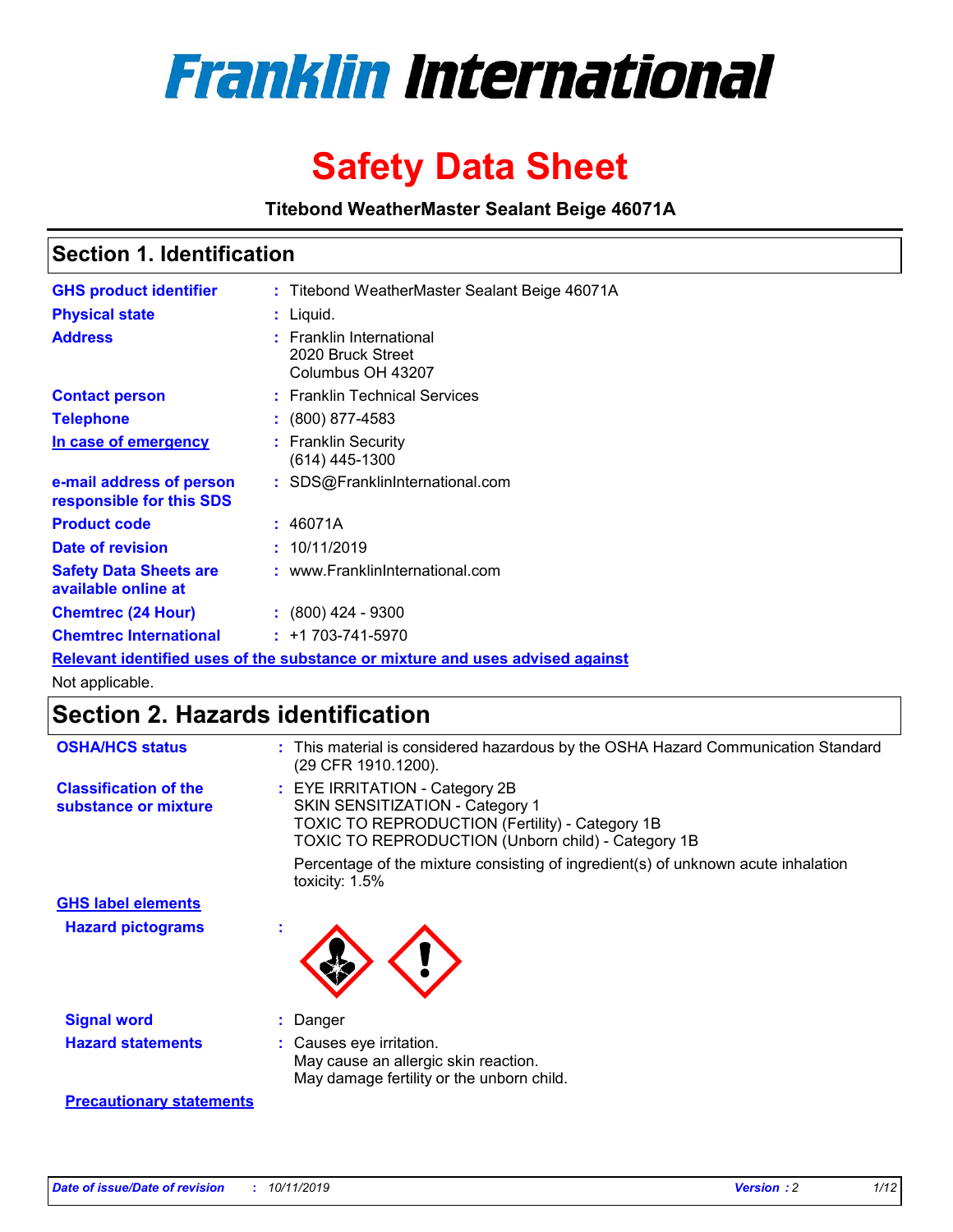# **Section 2. Hazards identification**

| <b>Prevention</b>                          | : Obtain special instructions before use. Do not handle until all safety precautions have<br>been read and understood. Wear protective gloves. Wear eye or face protection.<br>Wear protective clothing. Avoid breathing vapor. Wash hands thoroughly after handling.<br>Contaminated work clothing must not be allowed out of the workplace.                                                        |
|--------------------------------------------|------------------------------------------------------------------------------------------------------------------------------------------------------------------------------------------------------------------------------------------------------------------------------------------------------------------------------------------------------------------------------------------------------|
| <b>Response</b>                            | : IF exposed or concerned: Get medical attention. IF ON SKIN: Wash with plenty of<br>soap and water. Wash contaminated clothing before reuse. If skin irritation or rash<br>occurs: Get medical attention. IF IN EYES: Rinse cautiously with water for several<br>minutes. Remove contact lenses, if present and easy to do. Continue rinsing. If eye<br>irritation persists: Get medical attention. |
| <b>Storage</b>                             | : Store locked up.                                                                                                                                                                                                                                                                                                                                                                                   |
| <b>Disposal</b>                            | : Dispose of contents and container in accordance with all local, regional, national and<br>international regulations.                                                                                                                                                                                                                                                                               |
| <b>Hazards not otherwise</b><br>classified | : Product generates methanol during cure.                                                                                                                                                                                                                                                                                                                                                            |
|                                            |                                                                                                                                                                                                                                                                                                                                                                                                      |

# **Section 3. Composition/information on ingredients**

| <b>Substance/mixture</b><br>Mixture                  |                   |                     |
|------------------------------------------------------|-------------------|---------------------|
| <b>Ingredient name</b>                               | $\frac{9}{6}$     | <b>CAS number</b>   |
| 3-aminopropyltriethoxysilane<br>Dibutyltin dilaurate | l≤3<br>$\leq 0.3$ | 919-30-2<br>77-58-7 |

Any concentration shown as a range is to protect confidentiality or is due to batch variation.

**There are no additional ingredients present which, within the current knowledge of the supplier and in the concentrations applicable, are classified as hazardous to health or the environment and hence require reporting in this section.**

**Occupational exposure limits, if available, are listed in Section 8.**

# **Section 4. First aid measures**

| <b>Description of necessary first aid measures</b> |                                                                                                                                                                                                                                                                                                                                                                                                                                                                                                                                                                                                                                                                                                                                                                           |  |  |  |
|----------------------------------------------------|---------------------------------------------------------------------------------------------------------------------------------------------------------------------------------------------------------------------------------------------------------------------------------------------------------------------------------------------------------------------------------------------------------------------------------------------------------------------------------------------------------------------------------------------------------------------------------------------------------------------------------------------------------------------------------------------------------------------------------------------------------------------------|--|--|--|
| <b>Eye contact</b>                                 | : Immediately flush eyes with plenty of water, occasionally lifting the upper and lower<br>eyelids. Check for and remove any contact lenses. Continue to rinse for at least 10<br>minutes. If irritation persists, get medical attention.                                                                                                                                                                                                                                                                                                                                                                                                                                                                                                                                 |  |  |  |
| <b>Inhalation</b>                                  | : Remove victim to fresh air and keep at rest in a position comfortable for breathing. If<br>not breathing, if breathing is irregular or if respiratory arrest occurs, provide artificial<br>respiration or oxygen by trained personnel. It may be dangerous to the person providing<br>aid to give mouth-to-mouth resuscitation. Get medical attention. If unconscious, place<br>in recovery position and get medical attention immediately. Maintain an open airway.<br>Loosen tight clothing such as a collar, tie, belt or waistband. In case of inhalation of<br>decomposition products in a fire, symptoms may be delayed. The exposed person may<br>need to be kept under medical surveillance for 48 hours.                                                       |  |  |  |
| <b>Skin contact</b>                                | : Wash with plenty of soap and water. Remove contaminated clothing and shoes. Wash<br>contaminated clothing thoroughly with water before removing it, or wear gloves.<br>Continue to rinse for at least 10 minutes. Get medical attention. In the event of any<br>complaints or symptoms, avoid further exposure. Wash clothing before reuse. Clean<br>shoes thoroughly before reuse.                                                                                                                                                                                                                                                                                                                                                                                     |  |  |  |
| <b>Ingestion</b>                                   | : Wash out mouth with water. Remove dentures if any. Remove victim to fresh air and<br>keep at rest in a position comfortable for breathing. If material has been swallowed and<br>the exposed person is conscious, give small quantities of water to drink. Stop if the<br>exposed person feels sick as vomiting may be dangerous. Do not induce vomiting<br>unless directed to do so by medical personnel. If vomiting occurs, the head should be<br>kept low so that vomit does not enter the lungs. Get medical attention. Never give<br>anything by mouth to an unconscious person. If unconscious, place in recovery position<br>and get medical attention immediately. Maintain an open airway. Loosen tight clothing<br>such as a collar, tie, belt or waistband. |  |  |  |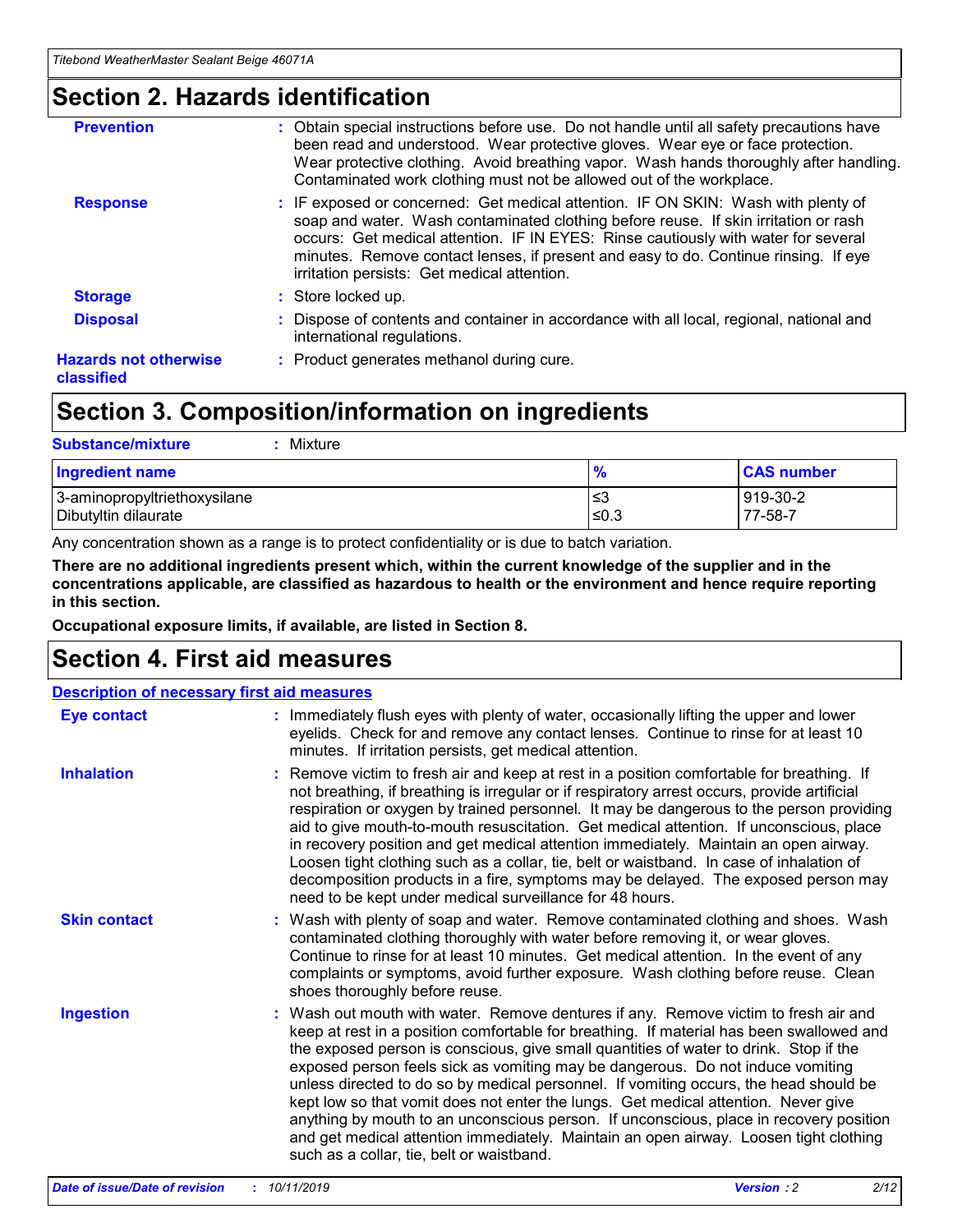# **Section 4. First aid measures**

| Most important symptoms/effects, acute and delayed |                                       |                                                                                                                                                                                                                                                                                                                                                                                                                 |  |  |  |
|----------------------------------------------------|---------------------------------------|-----------------------------------------------------------------------------------------------------------------------------------------------------------------------------------------------------------------------------------------------------------------------------------------------------------------------------------------------------------------------------------------------------------------|--|--|--|
|                                                    | <b>Potential acute health effects</b> |                                                                                                                                                                                                                                                                                                                                                                                                                 |  |  |  |
| <b>Eye contact</b>                                 |                                       | : May cause eye irritation.                                                                                                                                                                                                                                                                                                                                                                                     |  |  |  |
| <b>Inhalation</b>                                  |                                       | : No known significant effects or critical hazards.                                                                                                                                                                                                                                                                                                                                                             |  |  |  |
| <b>Skin contact</b>                                |                                       | : May cause skin irritation.                                                                                                                                                                                                                                                                                                                                                                                    |  |  |  |
| <b>Ingestion</b>                                   |                                       | : No known significant effects or critical hazards.                                                                                                                                                                                                                                                                                                                                                             |  |  |  |
| Over-exposure signs/symptoms                       |                                       |                                                                                                                                                                                                                                                                                                                                                                                                                 |  |  |  |
| <b>Eye contact</b>                                 |                                       | : Adverse symptoms may include the following:<br>irritation<br>watering<br>redness                                                                                                                                                                                                                                                                                                                              |  |  |  |
| <b>Inhalation</b>                                  |                                       | : Adverse symptoms may include the following:<br>reduced fetal weight<br>increase in fetal deaths<br>skeletal malformations                                                                                                                                                                                                                                                                                     |  |  |  |
| <b>Skin contact</b>                                |                                       | : Adverse symptoms may include the following:<br>irritation<br>redness<br>reduced fetal weight<br>increase in fetal deaths<br>skeletal malformations                                                                                                                                                                                                                                                            |  |  |  |
| <b>Ingestion</b>                                   |                                       | : Adverse symptoms may include the following:<br>reduced fetal weight<br>increase in fetal deaths<br>skeletal malformations                                                                                                                                                                                                                                                                                     |  |  |  |
|                                                    |                                       | <b>Indication of immediate medical attention and special treatment needed, if necessary</b>                                                                                                                                                                                                                                                                                                                     |  |  |  |
| <b>Notes to physician</b>                          |                                       | : In case of inhalation of decomposition products in a fire, symptoms may be delayed.<br>The exposed person may need to be kept under medical surveillance for 48 hours.                                                                                                                                                                                                                                        |  |  |  |
| <b>Specific treatments</b>                         |                                       | : No specific treatment.                                                                                                                                                                                                                                                                                                                                                                                        |  |  |  |
| <b>Protection of first-aiders</b>                  |                                       | : No action shall be taken involving any personal risk or without suitable training. If it is<br>suspected that fumes are still present, the rescuer should wear an appropriate mask or<br>self-contained breathing apparatus. It may be dangerous to the person providing aid to<br>give mouth-to-mouth resuscitation. Wash contaminated clothing thoroughly with water<br>before removing it, or wear gloves. |  |  |  |

**See toxicological information (Section 11)**

# **Section 5. Fire-fighting measures**

| <b>Extinguishing media</b>                             |                                                                                                                                                                                                     |
|--------------------------------------------------------|-----------------------------------------------------------------------------------------------------------------------------------------------------------------------------------------------------|
| <b>Suitable extinguishing</b><br>media                 | : Use an extinguishing agent suitable for the surrounding fire.                                                                                                                                     |
| <b>Unsuitable extinguishing</b><br>media               | $:$ None known.                                                                                                                                                                                     |
| <b>Specific hazards arising</b><br>from the chemical   | : In a fire or if heated, a pressure increase will occur and the container may burst.                                                                                                               |
| <b>Hazardous thermal</b><br>decomposition products     | : Decomposition products may include the following materials:<br>carbon dioxide<br>carbon monoxide<br>nitrogen oxides<br>metal oxide/oxides                                                         |
| <b>Special protective actions</b><br>for fire-fighters | : Promptly isolate the scene by removing all persons from the vicinity of the incident if<br>there is a fire. No action shall be taken involving any personal risk or without suitable<br>training. |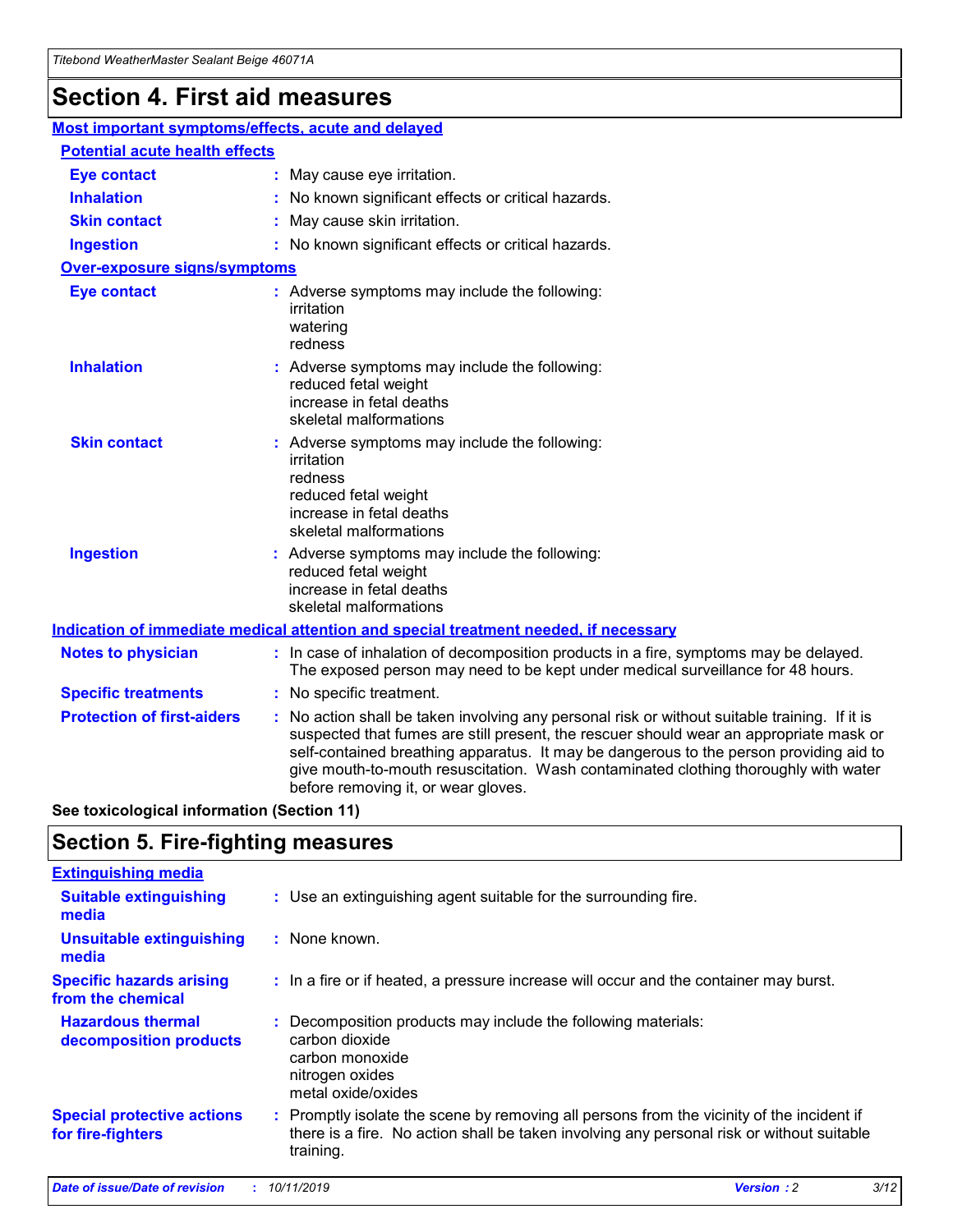## **Section 5. Fire-fighting measures**

**Special protective equipment for fire-fighters** Fire-fighters should wear appropriate protective equipment and self-contained breathing **:** apparatus (SCBA) with a full face-piece operated in positive pressure mode.

## **Section 6. Accidental release measures**

#### **Personal precautions, protective equipment and emergency procedures**

| For non-emergency<br>personnel                               | : No action shall be taken involving any personal risk or without suitable training.<br>Evacuate surrounding areas. Keep unnecessary and unprotected personnel from<br>entering. Do not touch or walk through spilled material. Avoid breathing vapor or mist.<br>Provide adequate ventilation. Wear appropriate respirator when ventilation is<br>inadequate. Put on appropriate personal protective equipment.                                                                                                                                                                                                                                                                                             |
|--------------------------------------------------------------|--------------------------------------------------------------------------------------------------------------------------------------------------------------------------------------------------------------------------------------------------------------------------------------------------------------------------------------------------------------------------------------------------------------------------------------------------------------------------------------------------------------------------------------------------------------------------------------------------------------------------------------------------------------------------------------------------------------|
|                                                              | For emergency responders : If specialized clothing is required to deal with the spillage, take note of any information in<br>Section 8 on suitable and unsuitable materials. See also the information in "For non-<br>emergency personnel".                                                                                                                                                                                                                                                                                                                                                                                                                                                                  |
| <b>Environmental precautions</b>                             | : Avoid dispersal of spilled material and runoff and contact with soil, waterways, drains<br>and sewers. Inform the relevant authorities if the product has caused environmental<br>pollution (sewers, waterways, soil or air).                                                                                                                                                                                                                                                                                                                                                                                                                                                                              |
| <b>Methods and materials for containment and cleaning up</b> |                                                                                                                                                                                                                                                                                                                                                                                                                                                                                                                                                                                                                                                                                                              |
| <b>Small spill</b>                                           | : Stop leak if without risk. Move containers from spill area. Dilute with water and mop up<br>if water-soluble. Alternatively, or if water-insoluble, absorb with an inert dry material and<br>place in an appropriate waste disposal container. Dispose of via a licensed waste<br>disposal contractor.                                                                                                                                                                                                                                                                                                                                                                                                     |
| <b>Large spill</b>                                           | : Stop leak if without risk. Move containers from spill area. Approach release from<br>upwind. Prevent entry into sewers, water courses, basements or confined areas. Wash<br>spillages into an effluent treatment plant or proceed as follows. Contain and collect<br>spillage with non-combustible, absorbent material e.g. sand, earth, vermiculite or<br>diatomaceous earth and place in container for disposal according to local regulations<br>(see Section 13). Dispose of via a licensed waste disposal contractor. Contaminated<br>absorbent material may pose the same hazard as the spilled product. Note: see<br>Section 1 for emergency contact information and Section 13 for waste disposal. |

# **Section 7. Handling and storage**

| <b>Precautions for safe handling</b>                                             |                                                                                                                                                                                                                                                                                                                                                                                                                                                                                                                                                                                                                                                                                                                                                                                                                                                  |
|----------------------------------------------------------------------------------|--------------------------------------------------------------------------------------------------------------------------------------------------------------------------------------------------------------------------------------------------------------------------------------------------------------------------------------------------------------------------------------------------------------------------------------------------------------------------------------------------------------------------------------------------------------------------------------------------------------------------------------------------------------------------------------------------------------------------------------------------------------------------------------------------------------------------------------------------|
| <b>Protective measures</b>                                                       | : Put on appropriate personal protective equipment (see Section 8). Persons with a<br>history of skin sensitization problems should not be employed in any process in which<br>this product is used. Avoid exposure - obtain special instructions before use. Avoid<br>exposure during pregnancy. Do not handle until all safety precautions have been read<br>and understood. Do not get in eyes or on skin or clothing. Do not ingest. Avoid<br>breathing vapor or mist. If during normal use the material presents a respiratory hazard,<br>use only with adequate ventilation or wear appropriate respirator. Keep in the original<br>container or an approved alternative made from a compatible material, kept tightly<br>closed when not in use. Empty containers retain product residue and can be hazardous.<br>Do not reuse container. |
| <b>Advice on general</b><br>occupational hygiene                                 | : Eating, drinking and smoking should be prohibited in areas where this material is<br>handled, stored and processed. Workers should wash hands and face before eating,<br>drinking and smoking. Remove contaminated clothing and protective equipment before<br>entering eating areas. See also Section 8 for additional information on hygiene<br>measures.                                                                                                                                                                                                                                                                                                                                                                                                                                                                                    |
| <b>Conditions for safe storage,</b><br>including any<br><b>incompatibilities</b> | : Store between the following temperatures: 0 to 120 $\degree$ C (32 to 248 $\degree$ F). Store in<br>accordance with local regulations. Store in original container protected from direct<br>sunlight in a dry, cool and well-ventilated area, away from incompatible materials (see<br>Section 10) and food and drink. Store locked up. Keep container tightly closed and<br>sealed until ready for use. Containers that have been opened must be carefully<br>resealed and kept upright to prevent leakage. Do not store in unlabeled containers.<br>Use appropriate containment to avoid environmental contamination. See Section 10 for<br>incompatible materials before handling or use.                                                                                                                                                   |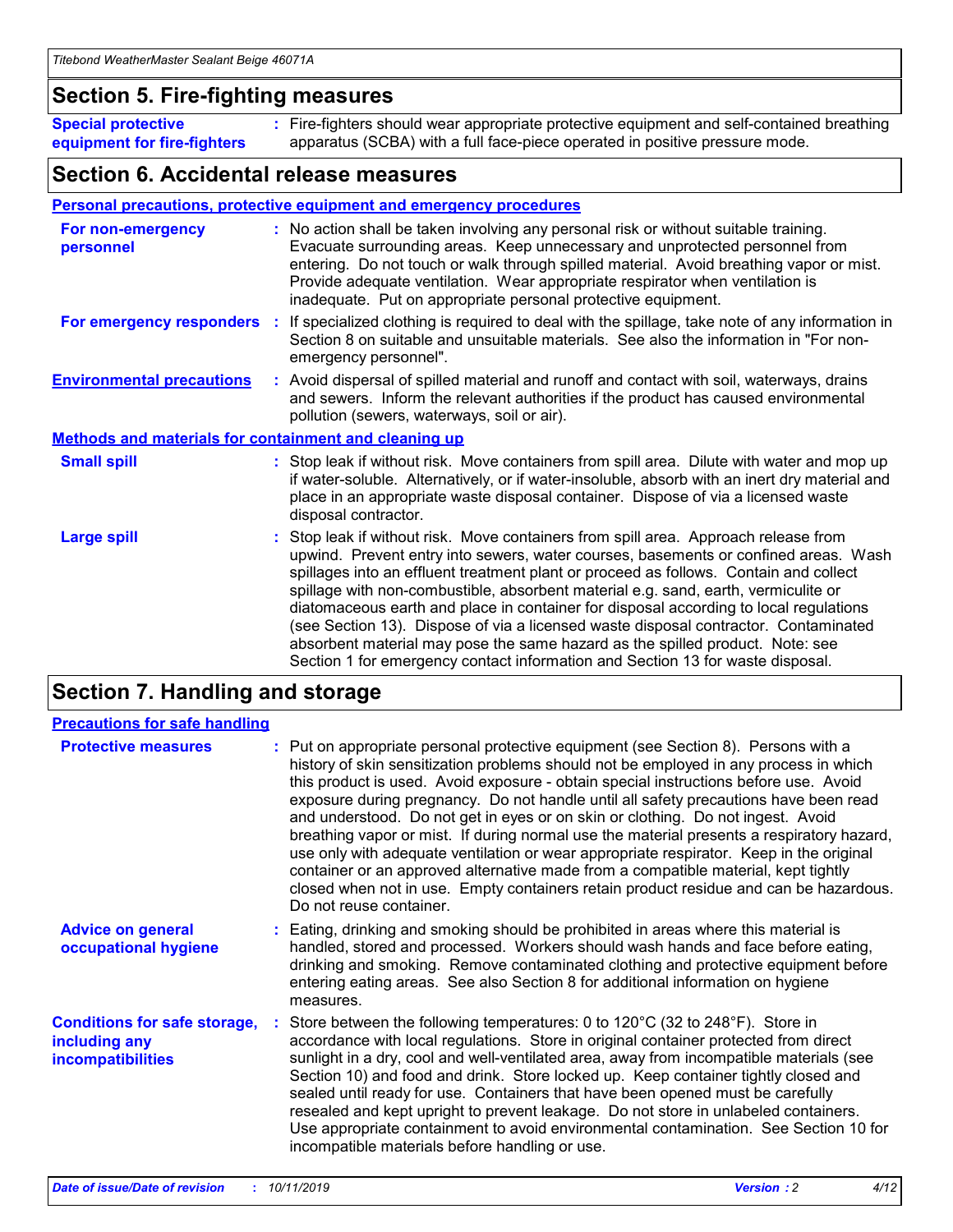# **Section 8. Exposure controls/personal protection**

#### **Control parameters**

#### **Occupational exposure limits**

| <b>Ingredient name</b>                               |    |                                          | <b>Exposure limits</b>                                                                                                                                                                                                                                                                                                                                                                                                                                                                                                                                                                                                 |
|------------------------------------------------------|----|------------------------------------------|------------------------------------------------------------------------------------------------------------------------------------------------------------------------------------------------------------------------------------------------------------------------------------------------------------------------------------------------------------------------------------------------------------------------------------------------------------------------------------------------------------------------------------------------------------------------------------------------------------------------|
| 3-aminopropyltriethoxysilane<br>Dibutyltin dilaurate |    |                                          | None.<br>ACGIH TLV (United States, 3/2019). Absorbed through skin.<br>Notes: as Sn<br>TWA: 0.1 mg/m <sup>3</sup> , (as Sn) 8 hours.<br>STEL: 0.2 mg/m <sup>3</sup> , (as Sn) 15 minutes.<br>NIOSH REL (United States, 10/2016). Absorbed through skin.<br>Notes: as Sn<br>TWA: 0.1 mg/m <sup>3</sup> , (as Sn) 10 hours.<br>OSHA PEL (United States, 5/2018). Notes: as Sn<br>TWA: $0.1 \text{ mg/m}^3$ , (as Sn) 8 hours.<br>OSHA PEL 1989 (United States, 3/1989). Absorbed through skin.<br>Notes: measured as Sn<br>TWA: 0.1 mg/m <sup>3</sup> , (measured as Sn) 8 hours. Form: Organic                           |
| <b>Appropriate engineering</b><br>controls           |    |                                          | : If user operations generate dust, fumes, gas, vapor or mist, use process enclosures,<br>local exhaust ventilation or other engineering controls to keep worker exposure to<br>airborne contaminants below any recommended or statutory limits.                                                                                                                                                                                                                                                                                                                                                                       |
| <b>Environmental exposure</b><br><b>controls</b>     |    |                                          | Emissions from ventilation or work process equipment should be checked to ensure<br>they comply with the requirements of environmental protection legislation. In some<br>cases, fume scrubbers, filters or engineering modifications to the process equipment<br>will be necessary to reduce emissions to acceptable levels.                                                                                                                                                                                                                                                                                          |
| <b>Individual protection measures</b>                |    |                                          |                                                                                                                                                                                                                                                                                                                                                                                                                                                                                                                                                                                                                        |
| <b>Hygiene measures</b>                              |    |                                          | : Wash hands, forearms and face thoroughly after handling chemical products, before<br>eating, smoking and using the lavatory and at the end of the working period.<br>Appropriate techniques should be used to remove potentially contaminated clothing.<br>Contaminated work clothing should not be allowed out of the workplace. Wash<br>contaminated clothing before reusing. Ensure that eyewash stations and safety<br>showers are close to the workstation location.                                                                                                                                            |
| <b>Eye/face protection</b>                           |    |                                          | : Safety eyewear complying with an approved standard should be used when a risk<br>assessment indicates this is necessary to avoid exposure to liquid splashes, mists,<br>gases or dusts. If contact is possible, the following protection should be worn, unless<br>the assessment indicates a higher degree of protection: chemical splash goggles.                                                                                                                                                                                                                                                                  |
| <b>Skin protection</b>                               |    |                                          |                                                                                                                                                                                                                                                                                                                                                                                                                                                                                                                                                                                                                        |
| <b>Hand protection</b>                               |    |                                          | : Chemical-resistant, impervious gloves complying with an approved standard should be<br>worn at all times when handling chemical products if a risk assessment indicates this is<br>necessary. Considering the parameters specified by the glove manufacturer, check<br>during use that the gloves are still retaining their protective properties. It should be<br>noted that the time to breakthrough for any glove material may be different for different<br>glove manufacturers. In the case of mixtures, consisting of several substances, the<br>protection time of the gloves cannot be accurately estimated. |
| <b>Body protection</b>                               |    | handling this product.                   | Personal protective equipment for the body should be selected based on the task being<br>performed and the risks involved and should be approved by a specialist before                                                                                                                                                                                                                                                                                                                                                                                                                                                |
| <b>Other skin protection</b>                         |    | specialist before handling this product. | : Appropriate footwear and any additional skin protection measures should be selected<br>based on the task being performed and the risks involved and should be approved by a                                                                                                                                                                                                                                                                                                                                                                                                                                          |
| <b>Respiratory protection</b>                        | ÷. | aspects of use.                          | Based on the hazard and potential for exposure, select a respirator that meets the<br>appropriate standard or certification. Respirators must be used according to a<br>respiratory protection program to ensure proper fitting, training, and other important                                                                                                                                                                                                                                                                                                                                                         |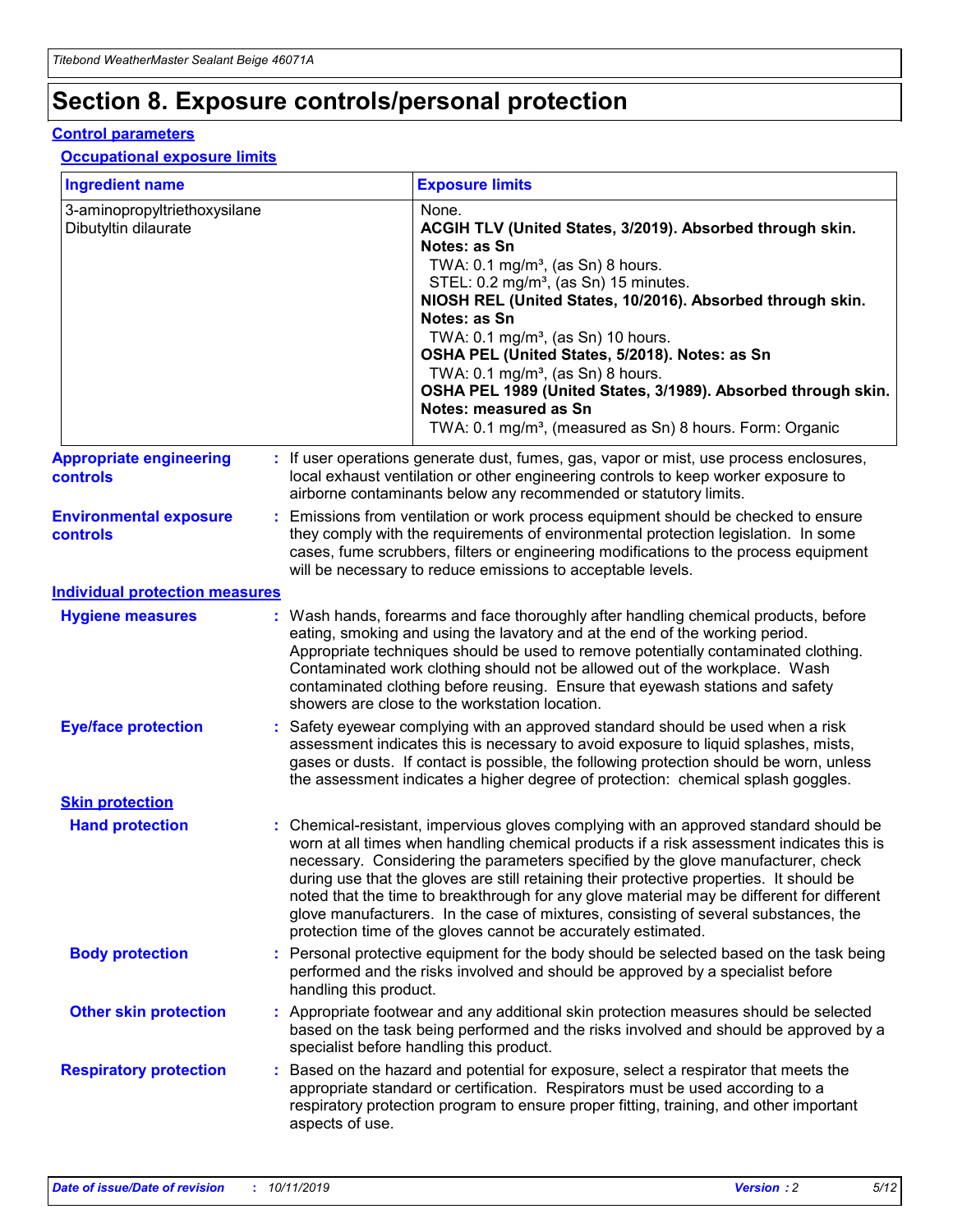## **Section 9. Physical and chemical properties**

#### **Appearance**

| <b>Physical state</b>                             | : Liquid. [Paste.]                                              |
|---------------------------------------------------|-----------------------------------------------------------------|
| Color                                             | Beige.                                                          |
| Odor                                              | None [Slight]                                                   |
| <b>Odor threshold</b>                             | : Not available.                                                |
| рH                                                | : Not applicable.                                               |
| <b>Melting point</b>                              | : Not available.                                                |
| <b>Boiling point</b>                              | : >100°C (>212°F)                                               |
| <b>Flash point</b>                                | : Closed cup: $>200^{\circ}$ C ( $>392^{\circ}$ F) [Setaflash.] |
| <b>Evaporation rate</b>                           | $:$ <1 (butyl acetate = 1)                                      |
| <b>Flammability (solid, gas)</b>                  | : Not available.                                                |
| Lower and upper explosive<br>(flammable) limits   | : Not available.                                                |
| <b>VOC (less water, less</b><br>exempt solvents)  | : 0 g/l                                                         |
| <b>Volatility</b>                                 | $: 0\%$ (w/w)                                                   |
| <b>Vapor density</b>                              | : Not available.                                                |
| <b>Relative density</b>                           | : 1.4329                                                        |
| <b>Solubility</b>                                 | Insoluble in the following materials: cold water and hot water. |
| <b>Solubility in water</b>                        | : Not available.                                                |
| <b>Partition coefficient: n-</b><br>octanol/water | $:$ Not available.                                              |
| <b>Auto-ignition temperature</b>                  | : Not available.                                                |
|                                                   |                                                                 |
| <b>Decomposition temperature</b>                  | : Not available.                                                |

# **Section 10. Stability and reactivity**

| <b>Reactivity</b>                            |    | : No specific test data related to reactivity available for this product or its ingredients.            |
|----------------------------------------------|----|---------------------------------------------------------------------------------------------------------|
| <b>Chemical stability</b>                    |    | : The product is stable.                                                                                |
| <b>Possibility of hazardous</b><br>reactions |    | : Under normal conditions of storage and use, hazardous reactions will not occur.                       |
| <b>Conditions to avoid</b>                   |    | : No specific data.                                                                                     |
| <b>Incompatible materials</b>                | ٠. | No specific data.                                                                                       |
| <b>Hazardous decomposition</b><br>products   | ÷. | Under normal conditions of storage and use, hazardous decomposition products should<br>not be produced. |

# **Section 11. Toxicological information**

## **Information on toxicological effects**

#### **Acute toxicity**

| <b>Product/ingredient name</b> | <b>Result</b>           | <b>Species</b> | <b>Dose</b>                | <b>Exposure</b> |
|--------------------------------|-------------------------|----------------|----------------------------|-----------------|
| 3-aminopropyltriethoxysilane   | <b>ILD50 Dermal</b>     | Rabbit         | 4.29 g/kg                  |                 |
| Dibutyltin dilaurate           | ILD50 Oral<br>LD50 Oral | Rat<br>Rat     | $1.57$ g/kg<br>175 $mg/kg$ |                 |
|                                |                         |                |                            |                 |

**Irritation/Corrosion**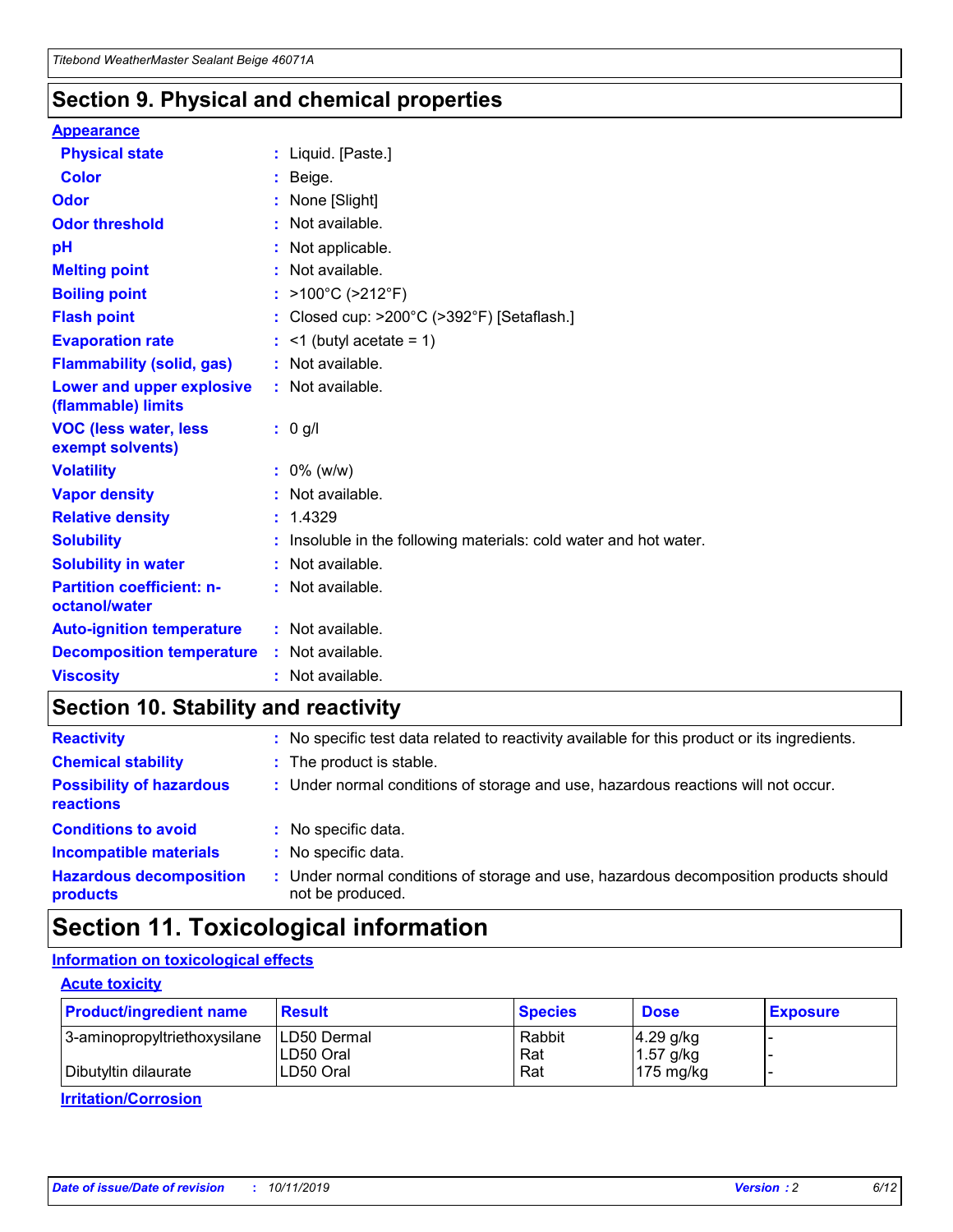# **Section 11. Toxicological information**

| <b>Product/ingredient name</b> | <b>Result</b>            | <b>Species</b> | <b>Score</b> | <b>Exposure</b>           | <b>Observation</b> |
|--------------------------------|--------------------------|----------------|--------------|---------------------------|--------------------|
| 3-aminopropyltriethoxysilane   | Eyes - Mild irritant     | Rabbit         |              | $100$ mg                  |                    |
|                                | Eyes - Severe irritant   | Rabbit         |              | 24 hours 750              |                    |
|                                |                          |                |              | ug                        |                    |
|                                | Skin - Severe irritant   | Rabbit         |              | 24 hours 5                | -                  |
| Dibutyltin dilaurate           | Eyes - Moderate irritant | Rabbit         |              | mg<br><b>24 hours 100</b> |                    |
|                                |                          |                |              | mg                        |                    |
|                                | Skin - Severe irritant   | Rabbit         |              | 500 mg                    | -                  |

### **Sensitization**

Not available.

#### **Mutagenicity**

Not available.

#### **Carcinogenicity**

Not available.

#### **Reproductive toxicity**

Not available.

#### **Teratogenicity**

Not available.

#### **Specific target organ toxicity (single exposure)**

Not available.

#### **Specific target organ toxicity (repeated exposure)**

| <b>Name</b>                                                                  |                                                                            | <b>Category</b>                                     | <b>Route of</b><br>exposure | <b>Target organs</b> |
|------------------------------------------------------------------------------|----------------------------------------------------------------------------|-----------------------------------------------------|-----------------------------|----------------------|
| Dibutyltin dilaurate                                                         |                                                                            | Category 1                                          | -                           | respiratory system   |
| <b>Aspiration hazard</b><br>Not available.                                   |                                                                            |                                                     |                             |                      |
| <b>Information on the likely</b><br>routes of exposure                       | : Not available.                                                           |                                                     |                             |                      |
| <b>Potential acute health effects</b>                                        |                                                                            |                                                     |                             |                      |
| <b>Eye contact</b>                                                           | : May cause eye irritation.                                                |                                                     |                             |                      |
| <b>Inhalation</b>                                                            |                                                                            | : No known significant effects or critical hazards. |                             |                      |
| <b>Skin contact</b>                                                          | : May cause skin irritation.                                               |                                                     |                             |                      |
| <b>Ingestion</b>                                                             |                                                                            | : No known significant effects or critical hazards. |                             |                      |
| Symptoms related to the physical, chemical and toxicological characteristics |                                                                            |                                                     |                             |                      |
| <b>Eye contact</b>                                                           | irritation<br>watering<br>redness                                          | : Adverse symptoms may include the following:       |                             |                      |
| <b>Inhalation</b>                                                            | reduced fetal weight<br>increase in fetal deaths<br>skeletal malformations | : Adverse symptoms may include the following:       |                             |                      |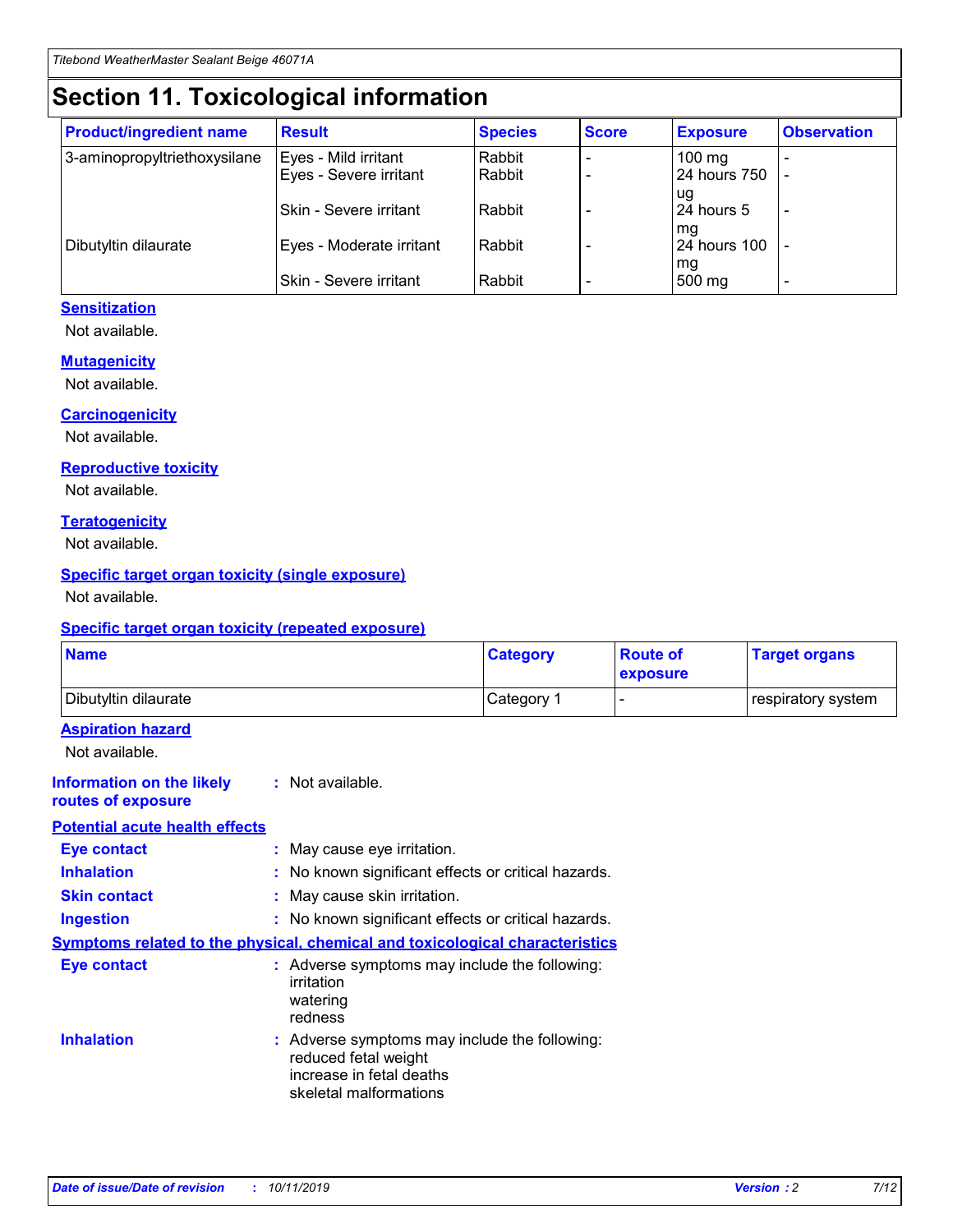# **Section 11. Toxicological information**

| <b>Skin contact</b>                     | : Adverse symptoms may include the following:                                                            |
|-----------------------------------------|----------------------------------------------------------------------------------------------------------|
|                                         | irritation                                                                                               |
|                                         | redness                                                                                                  |
|                                         | reduced fetal weight                                                                                     |
|                                         | increase in fetal deaths                                                                                 |
|                                         | skeletal malformations                                                                                   |
| <b>Ingestion</b>                        | : Adverse symptoms may include the following:                                                            |
|                                         | reduced fetal weight                                                                                     |
|                                         | increase in fetal deaths                                                                                 |
|                                         | skeletal malformations                                                                                   |
|                                         | Delayed and immediate effects and also chronic effects from short and long term exposure                 |
| <b>Short term exposure</b>              |                                                                                                          |
| <b>Potential immediate</b>              | : Not available.                                                                                         |
| effects                                 |                                                                                                          |
| <b>Potential delayed effects</b>        | : Not available.                                                                                         |
| Long term exposure                      |                                                                                                          |
| <b>Potential immediate</b>              | : Not available.                                                                                         |
| effects                                 |                                                                                                          |
| <b>Potential delayed effects</b>        | : Not available.                                                                                         |
| <b>Potential chronic health effects</b> |                                                                                                          |
| Not available.                          |                                                                                                          |
| <b>General</b>                          | : Once sensitized, a severe allergic reaction may occur when subsequently exposed to<br>very low levels. |
| <b>Carcinogenicity</b>                  | : No known significant effects or critical hazards.                                                      |
| <b>Mutagenicity</b>                     | : No known significant effects or critical hazards.                                                      |
| <b>Teratogenicity</b>                   | May damage the unborn child.                                                                             |
| <b>Developmental effects</b>            | : No known significant effects or critical hazards.                                                      |
| <b>Fertility effects</b>                | May damage fertility.                                                                                    |
| <b>Numerical measures of toxicity</b>   |                                                                                                          |
| <b>Acute toxicity estimates</b>         |                                                                                                          |
| الملحلة والمستحقق فالمرابط              |                                                                                                          |

Not available.

# **Section 12. Ecological information**

#### **Toxicity**

| <b>Product/ingredient name</b> | <b>Result</b>                     | <b>Species</b>                       | <b>Exposure</b> |
|--------------------------------|-----------------------------------|--------------------------------------|-----------------|
| Dibutyltin dilaurate           | Chronic EC10 > 2 mg/l Fresh water | Algae - Scenedesmus<br>I subspicatus | l 96 hours i    |

## **Persistence and degradability**

| <b>Product/ingredient name</b> | <b>Test</b>                                                                    | <b>Result</b>  |                   | <b>Dose</b> | <b>Inoculum</b>         |
|--------------------------------|--------------------------------------------------------------------------------|----------------|-------------------|-------------|-------------------------|
| Dibutyltin dilaurate           | OECD 301F<br>Ready<br>Biodegradability -<br>Manometric<br>Respirometry<br>Test | 23 % - 28 days |                   |             |                         |
| <b>Product/ingredient name</b> | <b>Aquatic half-life</b>                                                       |                | <b>Photolysis</b> |             | <b>Biodegradability</b> |
| Dibutyltin dilaurate           |                                                                                |                |                   |             | Inherent                |

## **Bioaccumulative potential**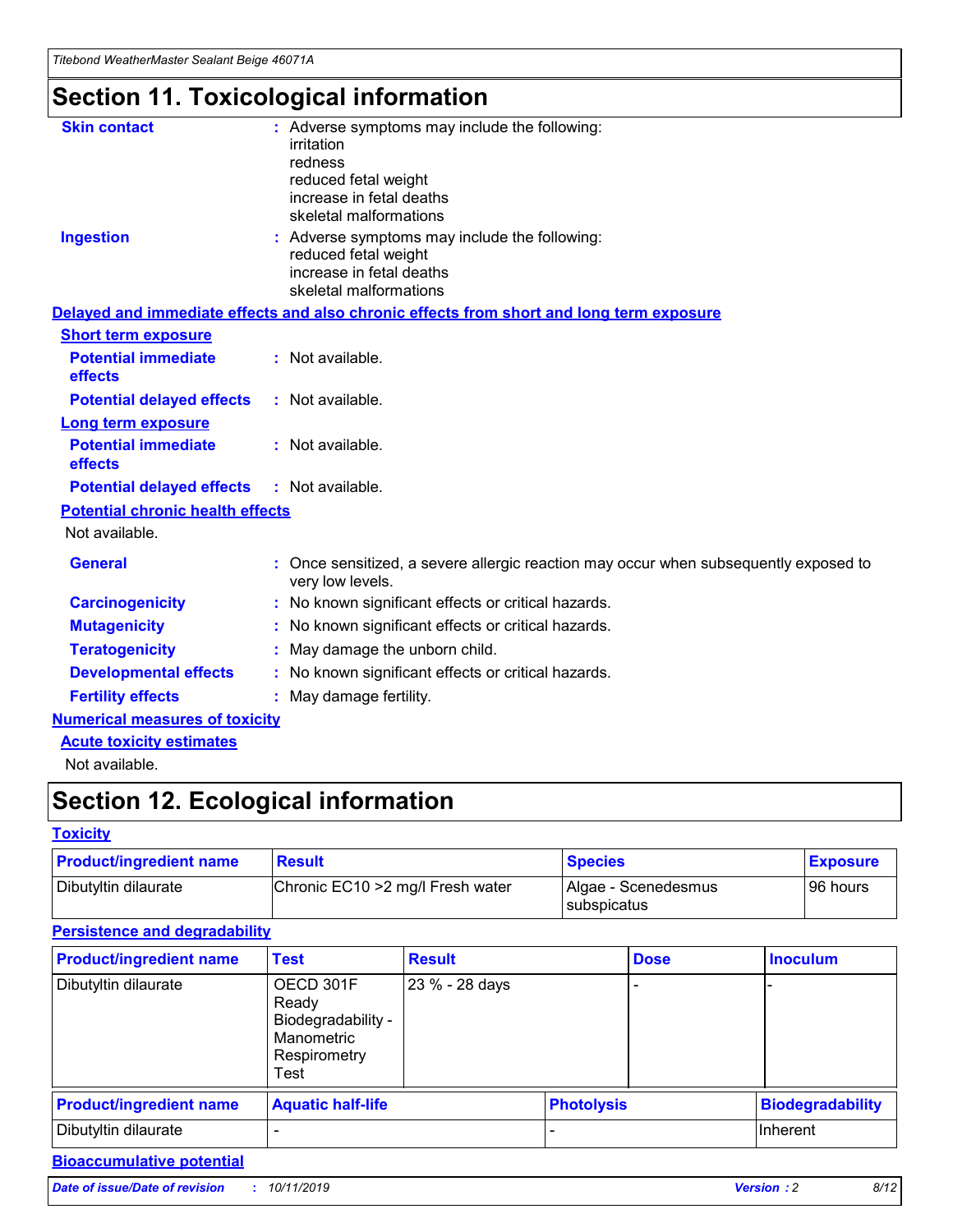# **Section 12. Ecological information**

| <b>Product/ingredient name</b> | $LoaPow$ | <b>BCF</b> | <b>Potential</b> |
|--------------------------------|----------|------------|------------------|
| 3-aminopropyltriethoxysilane   | 1.7      | 3.4        | low              |
| Dibutyltin dilaurate           | 4.44     | 2.91       | low              |

#### **Mobility in soil**

| <i></i>                                                       |                                                     |
|---------------------------------------------------------------|-----------------------------------------------------|
| <b>Soil/water partition</b><br>coefficient (K <sub>oc</sub> ) | : Not available.                                    |
| <b>Other adverse effects</b>                                  | : No known significant effects or critical hazards. |

## **Section 13. Disposal considerations**

**Disposal methods :**

The generation of waste should be avoided or minimized wherever possible. Disposal of this product, solutions and any by-products should at all times comply with the requirements of environmental protection and waste disposal legislation and any regional local authority requirements. Dispose of surplus and non-recyclable products via a licensed waste disposal contractor. Waste should not be disposed of untreated to the sewer unless fully compliant with the requirements of all authorities with jurisdiction. Waste packaging should be recycled. Incineration or landfill should only be considered when recycling is not feasible. This material and its container must be disposed of in a safe way. Care should be taken when handling emptied containers that have not been cleaned or rinsed out. Empty containers or liners may retain some product residues. Avoid dispersal of spilled material and runoff and contact with soil, waterways, drains and sewers.

# **Section 14. Transport information**

|                                      | <b>DOT</b><br><b>Classification</b> | <b>TDG</b><br><b>Classification</b> | <b>Mexico</b><br><b>Classification</b> | <b>ADR/RID</b> | <b>IMDG</b>              | <b>IATA</b>              |
|--------------------------------------|-------------------------------------|-------------------------------------|----------------------------------------|----------------|--------------------------|--------------------------|
| <b>UN number</b>                     | Not regulated.                      | Not regulated.                      | Not regulated.                         | Not regulated. | Not regulated.           | Not regulated.           |
| <b>UN proper</b><br>shipping name    | $\blacksquare$                      |                                     |                                        |                |                          |                          |
| <b>Transport</b><br>hazard class(es) | $\blacksquare$                      | $\overline{\phantom{a}}$            | $\blacksquare$                         | $\blacksquare$ | $\overline{\phantom{a}}$ | $\overline{\phantom{0}}$ |
| <b>Packing group</b>                 | $\overline{\phantom{a}}$            | $\overline{\phantom{0}}$            | $\overline{\phantom{a}}$               | -              | $\overline{\phantom{0}}$ | $\overline{\phantom{a}}$ |
| <b>Environmental</b><br>hazards      | No.                                 | No.                                 | No.                                    | No.            | No.                      | No.                      |

# **Section 15. Regulatory information**

### **U.S. Federal regulations**

#### **SARA 302/304**

#### **Composition/information on ingredients**

No products were found.

**SARA 304 RQ :** Not applicable.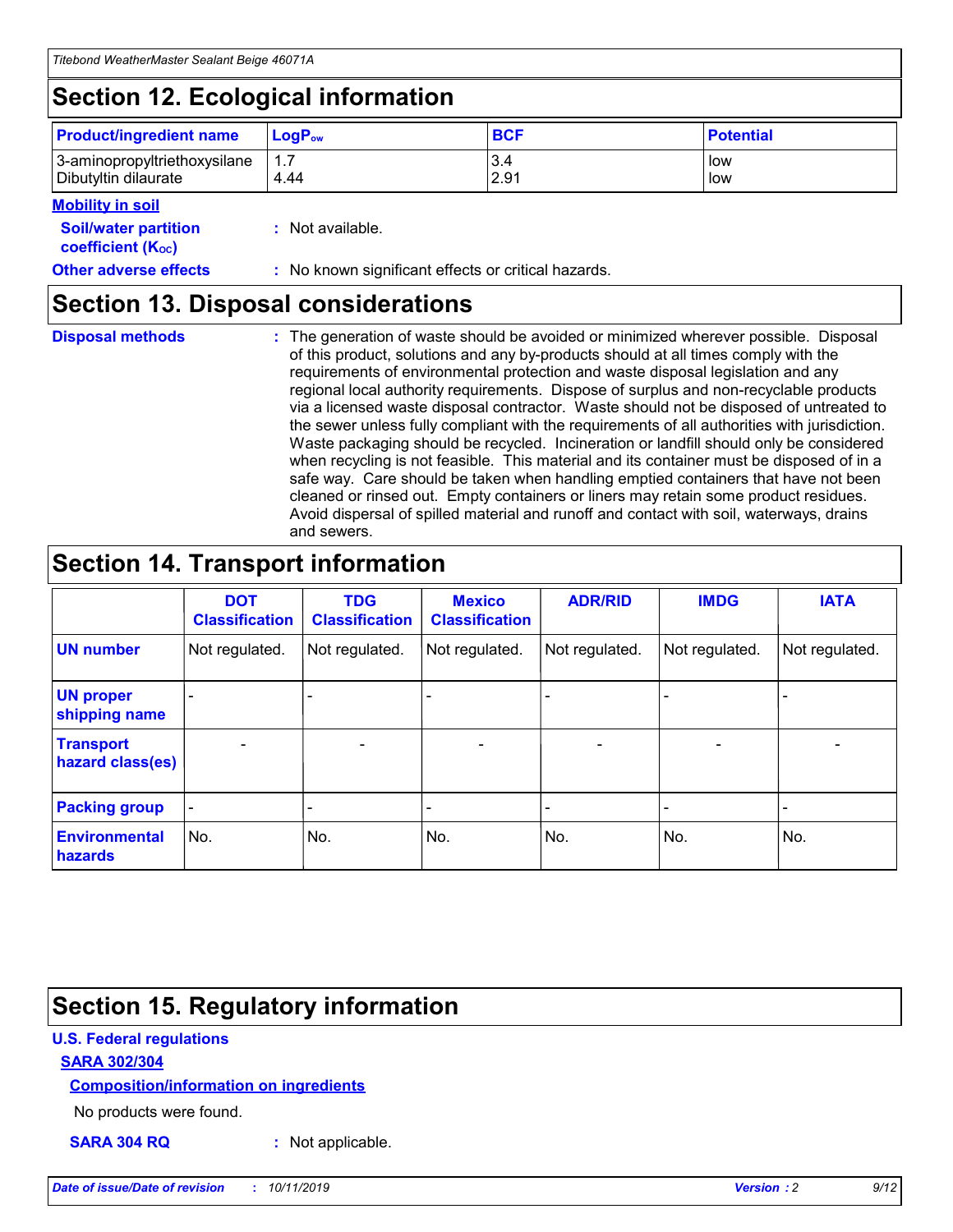# **Section 15. Regulatory information**

#### **SARA 311/312**

**Classification :** EYE IRRITATION - Category 2B SKIN SENSITIZATION - Category 1 TOXIC TO REPRODUCTION (Fertility) - Category 1B TOXIC TO REPRODUCTION (Unborn child) - Category 1B

#### **Composition/information on ingredients**

| <b>Name</b>                  | $\frac{9}{6}$ | <b>Classification</b>                                                                                            |
|------------------------------|---------------|------------------------------------------------------------------------------------------------------------------|
| 3-aminopropyltriethoxysilane | $\leq$ 3      | <b>FLAMMABLE LIQUIDS - Category 4</b><br><b>ACUTE TOXICITY (oral) - Category 4</b>                               |
|                              |               | SKIN IRRITATION - Category 2<br>EYE IRRITATION - Category 2A                                                     |
| Dibutyltin dilaurate         | ≤0.3          | ACUTE TOXICITY (oral) - Category 3<br>SKIN CORROSION - Category 1C                                               |
|                              |               | SERIOUS EYE DAMAGE - Category 1<br>SKIN SENSITIZATION - Category 1<br><b>GERM CELL MUTAGENICITY - Category 2</b> |
|                              |               | TOXIC TO REPRODUCTION (Fertility) - Category 1B<br>TOXIC TO REPRODUCTION (Unborn child) - Category 1B            |
|                              |               | SPECIFIC TARGET ORGAN TOXICITY (REPEATED<br>EXPOSURE) (respiratory system) - Category 1                          |

#### **State regulations**

| <b>Massachusetts</b> | : None of the components are listed. |
|----------------------|--------------------------------------|
| <b>New York</b>      | : None of the components are listed. |
| <b>New Jersey</b>    | : None of the components are listed. |
| <b>Pennsylvania</b>  | : None of the components are listed. |

#### **California Prop. 65**

**A** WARNING: This product can expose you to methanol, which is known to the State of California to cause birth defects or other reproductive harm. For more information go to www.P65Warnings.ca.gov.

| <b>Ingredient name</b> | No significant risk Maximum<br>level | acceptable dosage<br>level |
|------------------------|--------------------------------------|----------------------------|
| methanol               |                                      | Yes.                       |

#### **International regulations**

**Chemical Weapon Convention List Schedules I, II & III Chemicals** Not listed.

#### **Montreal Protocol**

Not listed.

#### **Stockholm Convention on Persistent Organic Pollutants**

Not listed.

## **UNECE Aarhus Protocol on POPs and Heavy Metals**

Not listed.

#### **Inventory list**

## **China :** All components are listed or exempted.

#### **United States TSCA 8(b) inventory :** All components are active or exempted.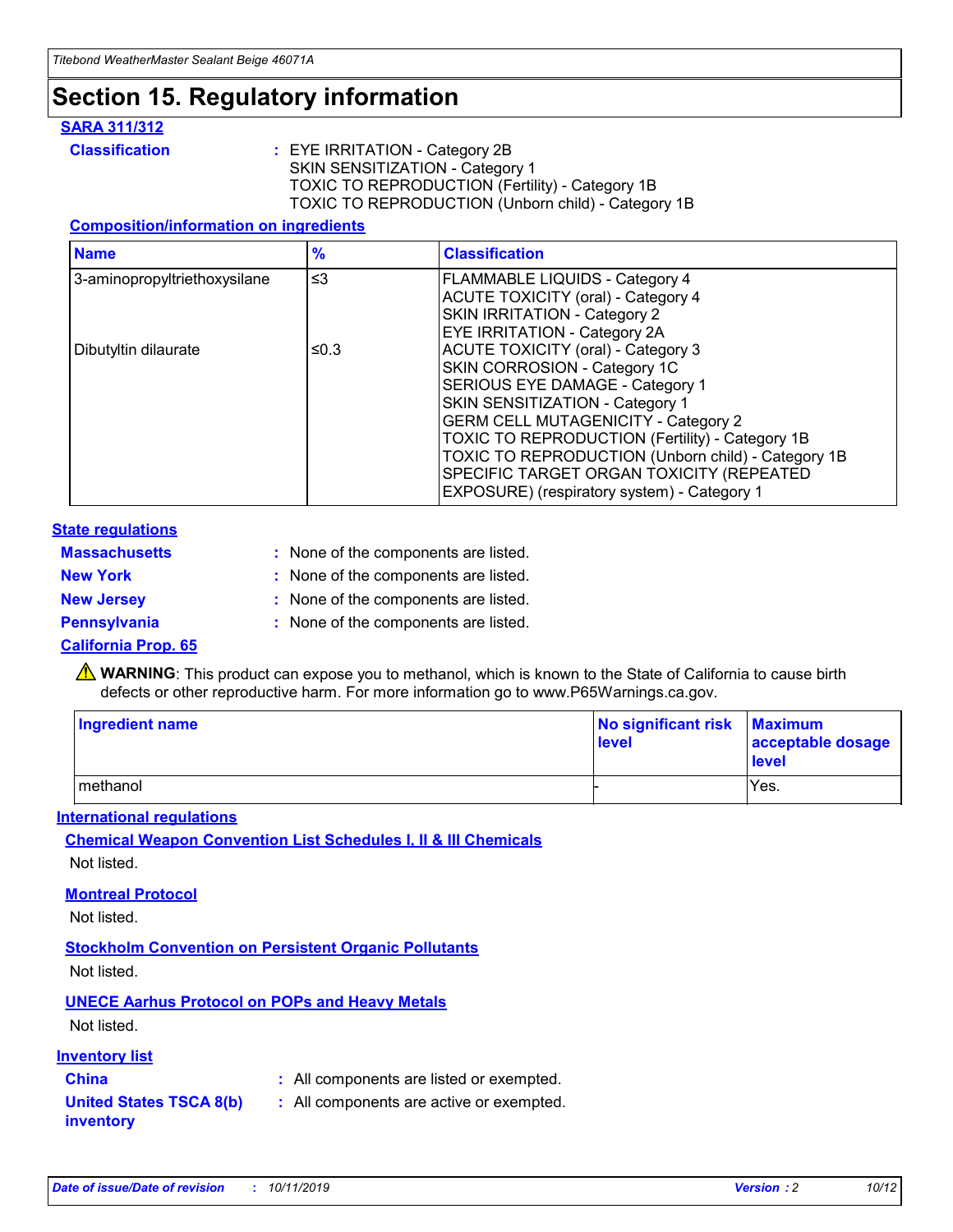# **Section 16. Other information**

**Hazardous Material Information System (U.S.A.)**



**Caution: HMIS® ratings are based on a 0-4 rating scale, with 0 representing minimal hazards or risks, and 4 representing significant hazards or risks. Although HMIS® ratings and the associated label are not required on SDSs or products leaving a facility under 29 CFR 1910.1200, the preparer may choose to provide them. HMIS® ratings are to be used with a fully implemented HMIS® program. HMIS® is a registered trademark and service mark of the American Coatings Association, Inc.**

**The customer is responsible for determining the PPE code for this material. For more information on HMIS® Personal Protective Equipment (PPE) codes, consult the HMIS® Implementation Manual.**

#### **National Fire Protection Association (U.S.A.)**



**Reprinted with permission from NFPA 704-2001, Identification of the Hazards of Materials for Emergency Response Copyright ©1997, National Fire Protection Association, Quincy, MA 02269. This reprinted material is not the complete and official position of the National Fire Protection Association, on the referenced subject which is represented only by the standard in its entirety.**

**Copyright ©2001, National Fire Protection Association, Quincy, MA 02269. This warning system is intended to be interpreted and applied only by properly trained individuals to identify fire, health and reactivity hazards of chemicals. The user is referred to certain limited number of chemicals with recommended classifications in NFPA 49 and NFPA 325, which would be used as a guideline only. Whether the chemicals are classified by NFPA or not, anyone using the 704 systems to classify chemicals does so at their own risk.**

**Procedure used to derive the classification**

| <b>Classification</b>                                                                                                                                                    |                                                                                                                                                  | <b>Justification</b>                                                                                                                                                                                                                                                                                                                                                                                                 |  |
|--------------------------------------------------------------------------------------------------------------------------------------------------------------------------|--------------------------------------------------------------------------------------------------------------------------------------------------|----------------------------------------------------------------------------------------------------------------------------------------------------------------------------------------------------------------------------------------------------------------------------------------------------------------------------------------------------------------------------------------------------------------------|--|
| EYE IRRITATION - Category 2B<br>SKIN SENSITIZATION - Category 1<br>TOXIC TO REPRODUCTION (Fertility) - Category 1B<br>TOXIC TO REPRODUCTION (Unborn child) - Category 1B |                                                                                                                                                  | Expert judgment<br>Expert judgment<br>Expert judgment<br>Expert judgment                                                                                                                                                                                                                                                                                                                                             |  |
| <b>History</b>                                                                                                                                                           |                                                                                                                                                  |                                                                                                                                                                                                                                                                                                                                                                                                                      |  |
| Date of printing                                                                                                                                                         | : 4/22/2022                                                                                                                                      |                                                                                                                                                                                                                                                                                                                                                                                                                      |  |
| Date of issue/Date of<br>revision                                                                                                                                        | : 10/11/2019                                                                                                                                     |                                                                                                                                                                                                                                                                                                                                                                                                                      |  |
| Date of previous issue                                                                                                                                                   | : 10/16/2020                                                                                                                                     |                                                                                                                                                                                                                                                                                                                                                                                                                      |  |
| <b>Version</b>                                                                                                                                                           | $\therefore$ 2                                                                                                                                   |                                                                                                                                                                                                                                                                                                                                                                                                                      |  |
| <b>Key to abbreviations</b>                                                                                                                                              | $\therefore$ ATE = Acute Toxicity Estimate<br><b>BCF</b> = Bioconcentration Factor<br>IBC = Intermediate Bulk Container<br>$UN = United Nations$ | GHS = Globally Harmonized System of Classification and Labelling of Chemicals<br>IATA = International Air Transport Association<br><b>IMDG = International Maritime Dangerous Goods</b><br>LogPow = logarithm of the octanol/water partition coefficient<br>MARPOL = International Convention for the Prevention of Pollution From Ships, 1973<br>as modified by the Protocol of 1978. ("Marpol" = marine pollution) |  |